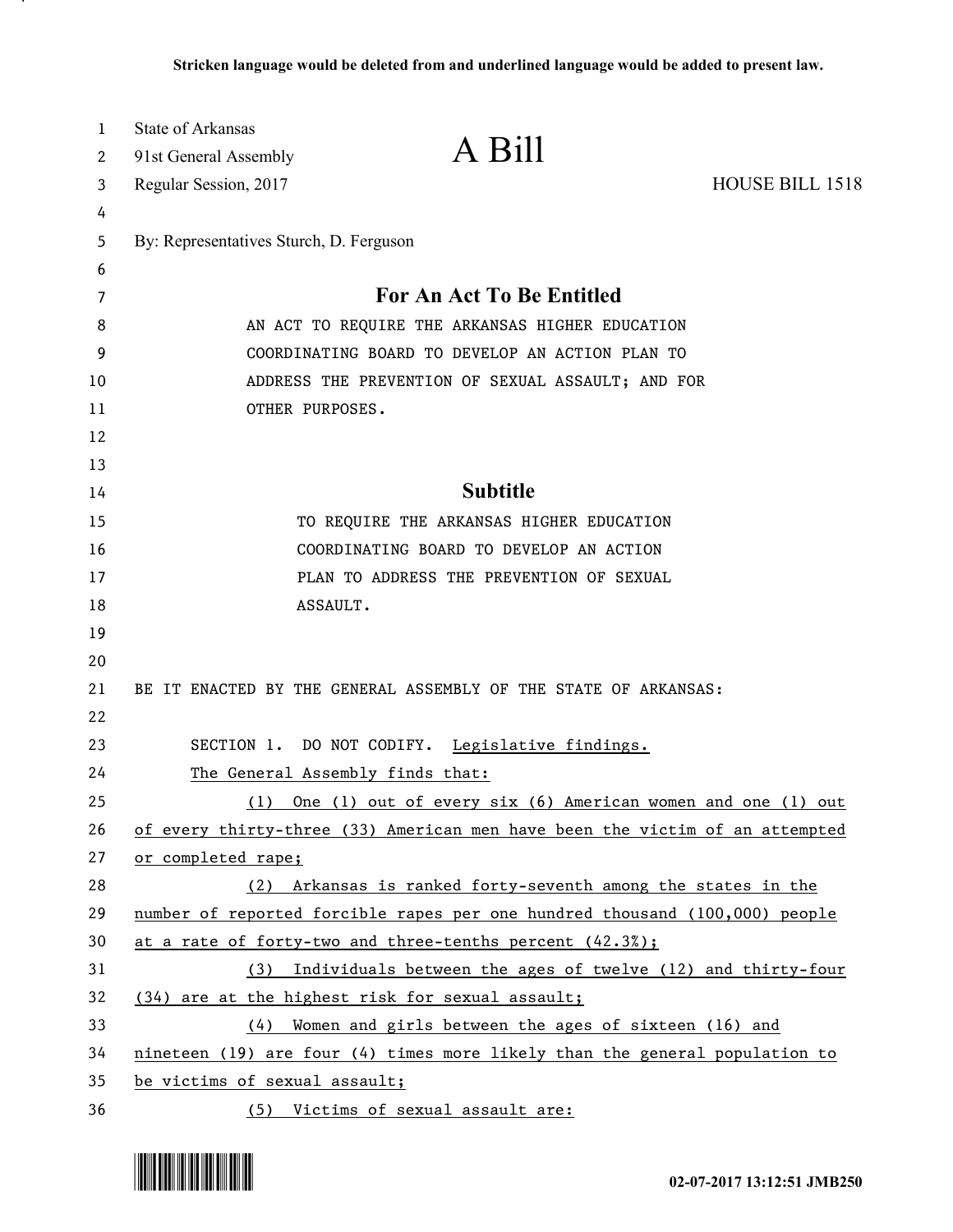| 1              | Three (3) times more likely to suffer from depression;<br>(A)                 |  |  |
|----------------|-------------------------------------------------------------------------------|--|--|
| $\overline{2}$ | Six (6) times more likely to suffer from post-<br>(B)                         |  |  |
| 3              | traumatic stress disorder;                                                    |  |  |
| 4              | Thirteen (13) times more likely to abuse alcohol;<br>(C)                      |  |  |
| 5              | Twenty-six (26) times more likely to abuse drugs; and<br>(D)                  |  |  |
| 6              | (E)<br>Four (4) times more likely to contemplate suicide; and                 |  |  |
| 7              | Community colleges and universities in Arkansas provide a<br>(6)              |  |  |
| 8              | critical venue to address the prevention of sexual assault.                   |  |  |
| 9              |                                                                               |  |  |
| 10             | SECTION 2. Arkansas Code Title 6, Chapter 60, Subchapter 1, is amended        |  |  |
| 11             | to add an additional section to read as follows:                              |  |  |
| 12             | 6-60-111. Sexual assault action plan.                                         |  |  |
| 13             | (a) On and after November 3, 2017, the Arkansas Higher Education              |  |  |
| 14             | Coordinating Board, in collaboration with all public university and community |  |  |
| 15             | college presidents and chancellors or their designees, shall develop an       |  |  |
| 16             | action plan to address the prevention of sexual assault.                      |  |  |
| 17             | (b) The action plan shall:                                                    |  |  |
| 18             | (1) Incorporate sexual assault prevention information for                     |  |  |
| 19             | students through advising and student orientation;                            |  |  |
| 20             | (2) Integrate information about the prevention of sexual assault              |  |  |
| 21             | into academic courses if and when appropriate;                                |  |  |
| 22             | (3) Identify opportunities to raise awareness of and provide                  |  |  |
| 23             | resources for the prevention of sexual assault across the entire student      |  |  |
| 24             | population;                                                                   |  |  |
| 25             | Identify opportunities for current students to reach out to<br>(4)            |  |  |
| 26             | younger teens to serve as mentors or role models, or both, of successful      |  |  |
| 27             | behaviors and healthy choices, including opportunities for outreach during    |  |  |
| 28             | summer vacation or during traditional after-school hours for grades           |  |  |
| 29             | kindergarten through twelve (K-12);                                           |  |  |
| 30             | (5) Identify private or federal grants available to address the               |  |  |
| 31             | prevention of sexual assault and to promote student success, including any    |  |  |
| 32             | partnerships necessary to successfully compete for grants;                    |  |  |
| 33             | (6) Collaborate with the Department of Health or federally                    |  |  |
| 34             | qualified health centers, or both, to promote access to care; and             |  |  |
| 35             | (7) Identify other topics or issues relating to the prevention                |  |  |
| 36             | and reduction of sexual assault.                                              |  |  |